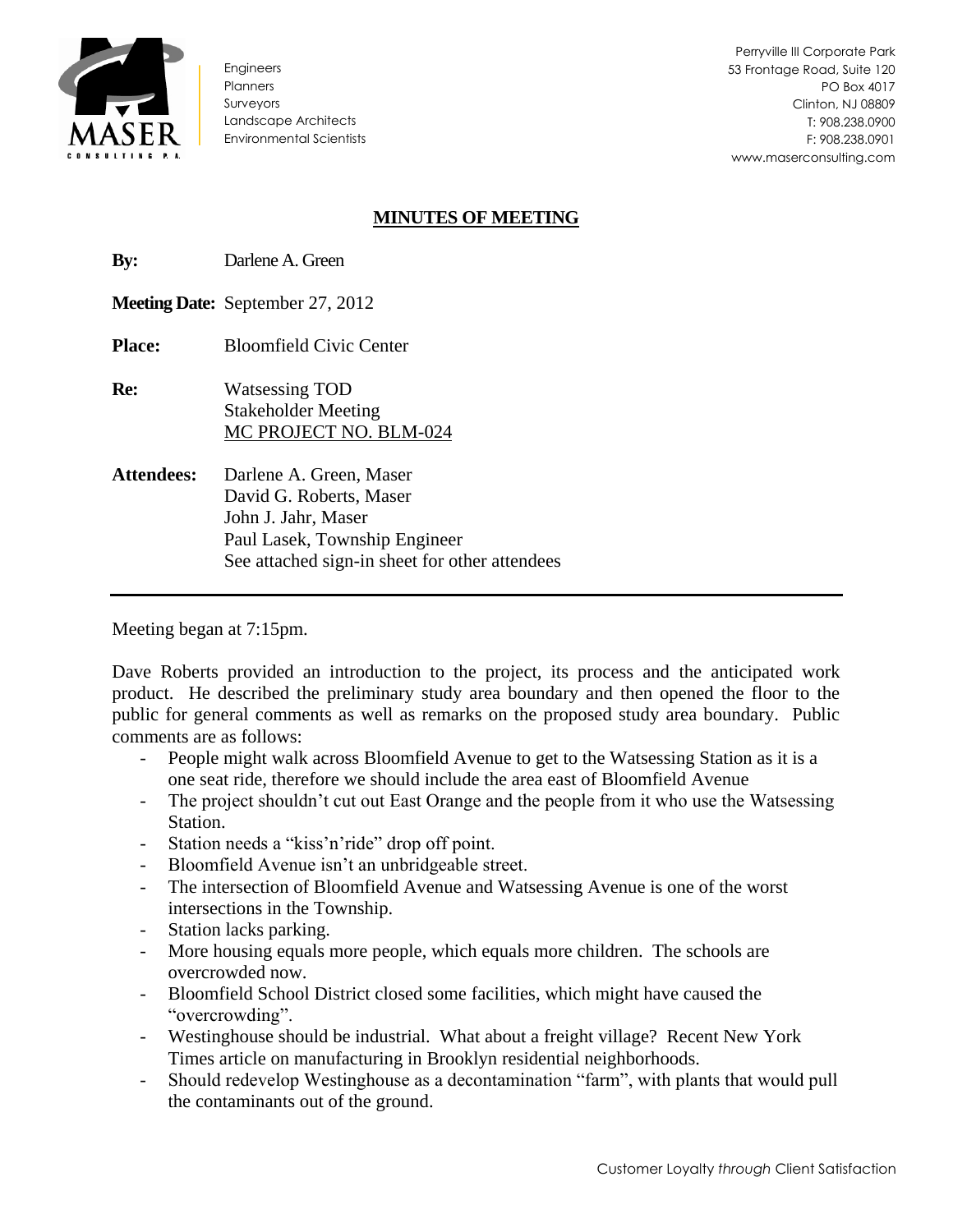

- Can we build a pedestrian bridge over Bloomfield Avenue?
- The lights on Bloomfield Avenue aren't coordinated for pedestrians to cross safely.
- There are a potential of 1,000 new units already approved (Prism and Hartz), we don't need more residential units in the neighborhood. (Prism has been approved for roughly 725 units.)
- The neighborhood is going to eventually need a parking facility with all this new development.
- What about a corporate office park on Westinghouse? The train is an asset to potential workers.
- Bloomfield College has a large animation department, what about animation/commercial uses? It could be a technology village.
- The Township could partner with Bloomfield College to see if they have relationships with companies to locate within Watsessing.
- Don't give up on the freight rail.
- Where does the freight rail line go? Does it go to the port?

At this point in the meeting, Maser conducted a Community Vision Survey (CVS), which uses photographs to gain a sense of what participants think is appropriate for the future of the study area. The CVS was divided into four categories – streets, pedestrian realm, building typologies and parking.

After the CVS was completed, another exercise ensued that reviewed the goals from the Office of Planning Advocacy. Participants were asked to review the goals from the State and amend as they see fit. Attendees could delete goals, change words and even add new goals.

Next, a "Susceptibility to Change" mapping exercise was conducted. The participants were divided into three tables and asked to focus on the ¼ mile area around surrounding the Watsessing Station. Participants were asked to color the ¼ mile area one of three colors:

- Red for areas/buildings that should be preserved as they exist today, which do not need change.
- Blue for areas/buildings that might need a minor change, such as a façade facelift.
- Green for areas/buildings that need to be transformed, whether it is through demolition and redevelopment, infill of new structures, etc.

Finally, a "Circulation Improvements" mapping exercise was completed. Once again the participants were divided into three tables. Attendees were given colored dots and markers and asked to focus on the ½ mile radius area surrounding the Watsessing Station. A key was distributed to the groups:

- Red dots for areas where there are pedestrian/car conflicts.
- Yellow dots for areas where traffic calming is needed.
- Blue dots for places where bike racks are needed.
- Green dots for places where bus rider amenities should be installed.
- Purple lines for locations where sidewalks should be installed.